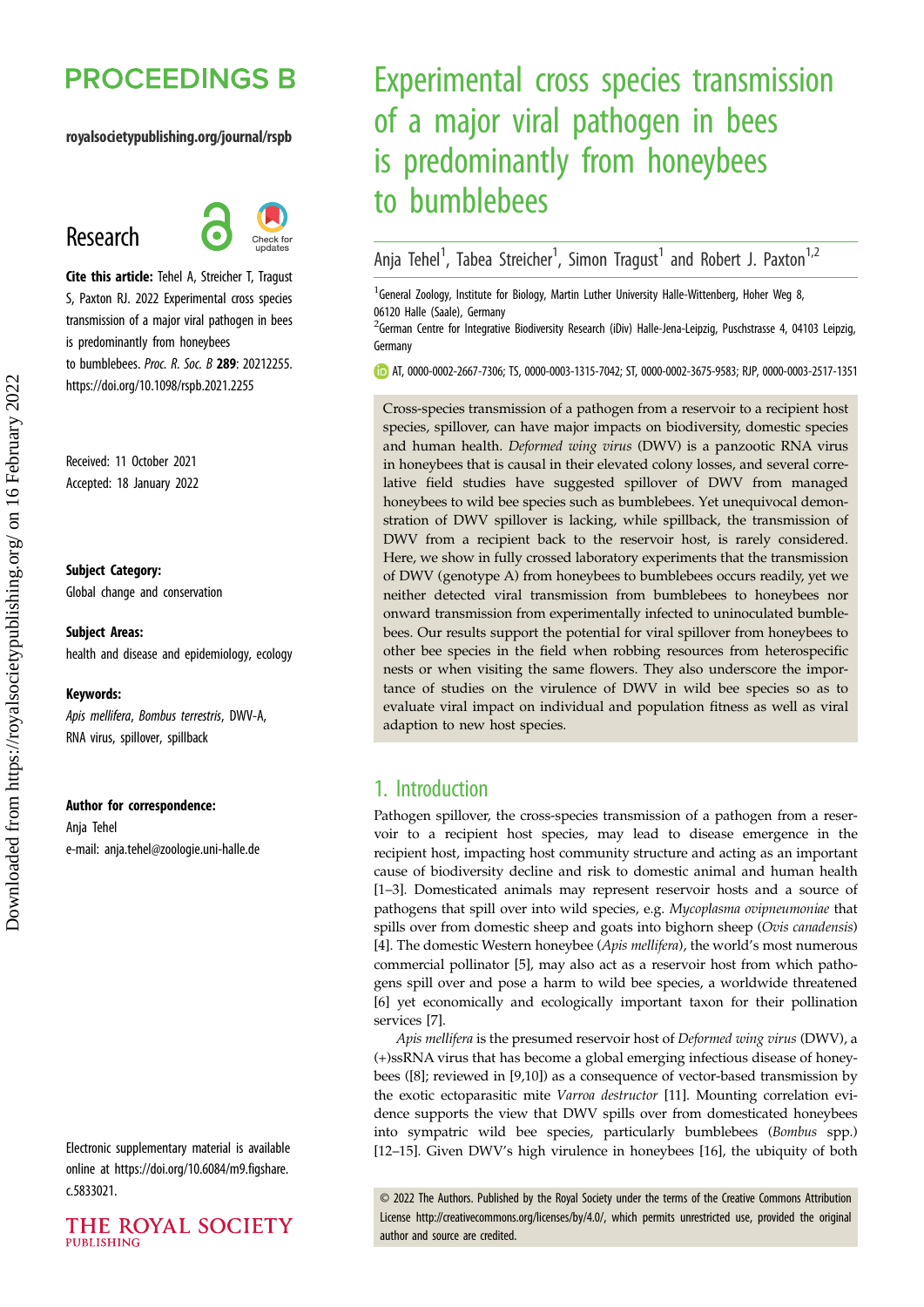A. mellifera [\[17](#page-7-0)] and DWV [\[8\]](#page-7-0) across terrestrial biomes, and the ongoing decline of wild bee species [\[6\]](#page-7-0) that may be attributed to pathogen spillover [\[18](#page-7-0)], it is important to study DWV's potential for cross-species transmission together with the involved pathways if we are to understand and control its spread and impact.

To explain the first record of DWV in bumblebees, Genersch et al. [\[19](#page-7-0)] hypothesized cross-species transmission during colony robbing, wherein a bumblebee robs DWVcontaminated honey or hive debris from a collapsing, infected honeybee hive. Supporting this route of horizontal transmission, DWV has been found in a range of other insect species associated with heavily DWV-infected honeybee hives on Hawaii islands [\[20,21](#page-7-0)]. Yet Bombus spp. and other wild bee species are rarely seen at honeybee hives, arguing against the general importance of this transmission route [\[22](#page-7-0)]. For sympatric communities of bee species, shared flowers more likely act as important transmission hubs for a range of bee pathogens [\[23,24](#page-7-0)], including viruses such as DWV [\[22](#page-7-0)]. In support of this route of transmission, mounting correlational evidence relates DWV prevalence in honeybees to that in bumblebees collected on flowers at the same field sites [[12](#page-7-0)–[15](#page-7-0)].

Yet evidence that flowers act as transmission hubs for the virus is not unequivocal. In support of this hypothesis, Fürst et al. [\[12](#page-7-0)] found viral sequences of co-occurring honeybees and bumblebees to be identical, suggesting on-going transmission in the field, presumably at flowers. Contrary to this, in a first experiment with the North American Bombus impatiens visiting DWV-infected flowers in flight cages, bumblebees failed to acquire DWV [\[25\]](#page-7-0). Moreover, in laboratory assays with genetically labelled DWV, Gusachenko et al. [\[26](#page-7-0)] were able to demonstrate that DWV actively replicates when injected into the Western Palearctic Bombus terrestris (see also [\[27](#page-7-0)]) but failed to demonstrate viral acquisition and replication by feeding, questioning the spillover of DWV from honeybees to bumblebees through shared resource use at flowers in the field. In a more recent series of flight cage experiments with B. impatiens and DWV, Burnham et al. [\[28](#page-7-0)] have now demonstrated the potential for viral transmission from honeybees to bumblebees as well as transmission from Bombus back to Apis; DWV-infected honeybees deposited DWV onto red clover (Trifolium pratense), B. impatiens foraging on DWV-infected flowers became infected with DWV, and DWV-infected B. impatiens themselves deposited DWV onto artificial flowers in a laboratory setting. It is unclear whether differences among studies in the potential for transmission of DWV (from Apis to Bombus) reflect the choice of Bombus species or experimental paradigm. Furthermore, there is a need to characterize the onward transmission of DWV from Bombus to conspecifics and heterospecifics, including spillback to Apis, to understand the epidemiology of DWV and the impact of spillover on host populations [\[29](#page-7-0)].

To characterize the potential for, and directionality of, horizontal transmission of DWV between honeybees and bumblebees, we undertook fully crossed laboratory experiments in which we inoculated either the reservoir host A. mellifera or the common and widespread B. terrestris with DWV derived from honeybees and tested for transmission to uninfected individuals. We provide unequivocal support for transmission of DWV from Apis mellifera to Bombus terrestris through physical contact and at a shared food resource but detected neither onward transmission of DWV from B. terrestris to B. terrestris nor transmission back to A. mellifera.

## 2. Material and methods

#### (a) Experimental set-up

We established an experimental paradigm to test for transmission of DWV within and between A. mellifera and B. terrestris by housing virus-inoculated 'donor' bees and uninoculated 'recipient' bees in metal cages  $(10 \text{ cm} \times 10 \text{ cm} \times 6 \text{ cm})$ , either mixed in one cage or in single-species cages [\(figure 1\)](#page-2-0). Additional details on housing bees are given in the electronic supplementary material, methods. For viral quantification, bees where removed from the experimental cages after, respectively, 7 or 14 days, freeze killed and stored at −80°C until further analysis.

#### (i) Experiment 1, mimicking intracolony transmission

In the first experiment, donor and recipient bees were mixed in the same cage, and cages held either a single bee species, mimicking intraspecific transmission, or both honeybees and bumblebees, mimicking interspecific transmission. Either honeybees or bumblebees were used as virus donors and as virus recipients in a fully crossed design ([figure 1\)](#page-2-0). Though this experiment permitted multiple plausible routes of transmission (faecal–oral, via trophallaxis, shared food or grooming), it maximized bee-to-bee transmission, thereby mimicking the scenario in which bees interact with conspecifics within a hive or when a heterospecific robs the honey stores of the other species.

The donor-recipient combination Apis to Apis (treatment AA) acted as a positive test of our experimental paradigm as several of the plausible transmission routes within this treatment are well established for DWV among honeybees [\[22\]](#page-7-0). We excluded the most important Apis–Apis vector-based transmission route via the ectoparasitic mite V. destructor because it is restricted to Apis spp. and is not known to parasitize Bombus [\[22\]](#page-7-0). We did not detect V. destructor in any of our cages.

Under the plausible assumption that A. mellifera is the reservoir host of DWV, the combination Apis to Bombus (treatment AB) mimicked virus spillover. The combination Bombus to Apis (treatment BA) mimicked potential spillback, though we infected our donor B. terrestris experimentally and therefore our protocol did not strictly fulfil the definition of spillback, which is the transmission of a pathogen from reservoir to recipient host species and its subsequent transmission back to the reservoir host. Finally, the treatment Bombus to Bombus (treatment BB) tested for potential onward viral transmission, e.g. within a Bombus colony [\(figure 1](#page-2-0)) of a honeybee-derived viral inoculum.

Viral donor bees were generated by briefly placing individual workers on ice and then injecting them laterally between the second and third tergite with  $10<sup>7</sup>$  viral genome equivalents of DWV genotype A using a Hamilton syringe (hypodermic needle outer diameter: 0.235 mm), sufficient to guarantee infection of all individuals [\[27](#page-7-0)]. Donor bees were held for 24 h in a cage (16 bumblebees per cage or 24 honeybees per cage) to ensure they survived physical handling (injection). Surviving bees were anaesthetized with  $CO<sub>2</sub>$  for 3 min to facilitate handling and then eight of them were transferred to a new cage simultaneously with eight anaesthetised but un-injected recipient bees, representing day 1 of the experiment. Donor and recipient bees were labelled by clipping 3 mm off their right or left forewing, respectively.

Each treatment was replicated 10–12 times (electronic supplementary material, table S1). As a negative control, five cages each with eight untreated honeybees and eight untreated bumblebees were established and maintained as described above to check for background infection as a consequence of the experimental paradigm; none was infected (electronic supplementary material, table S1).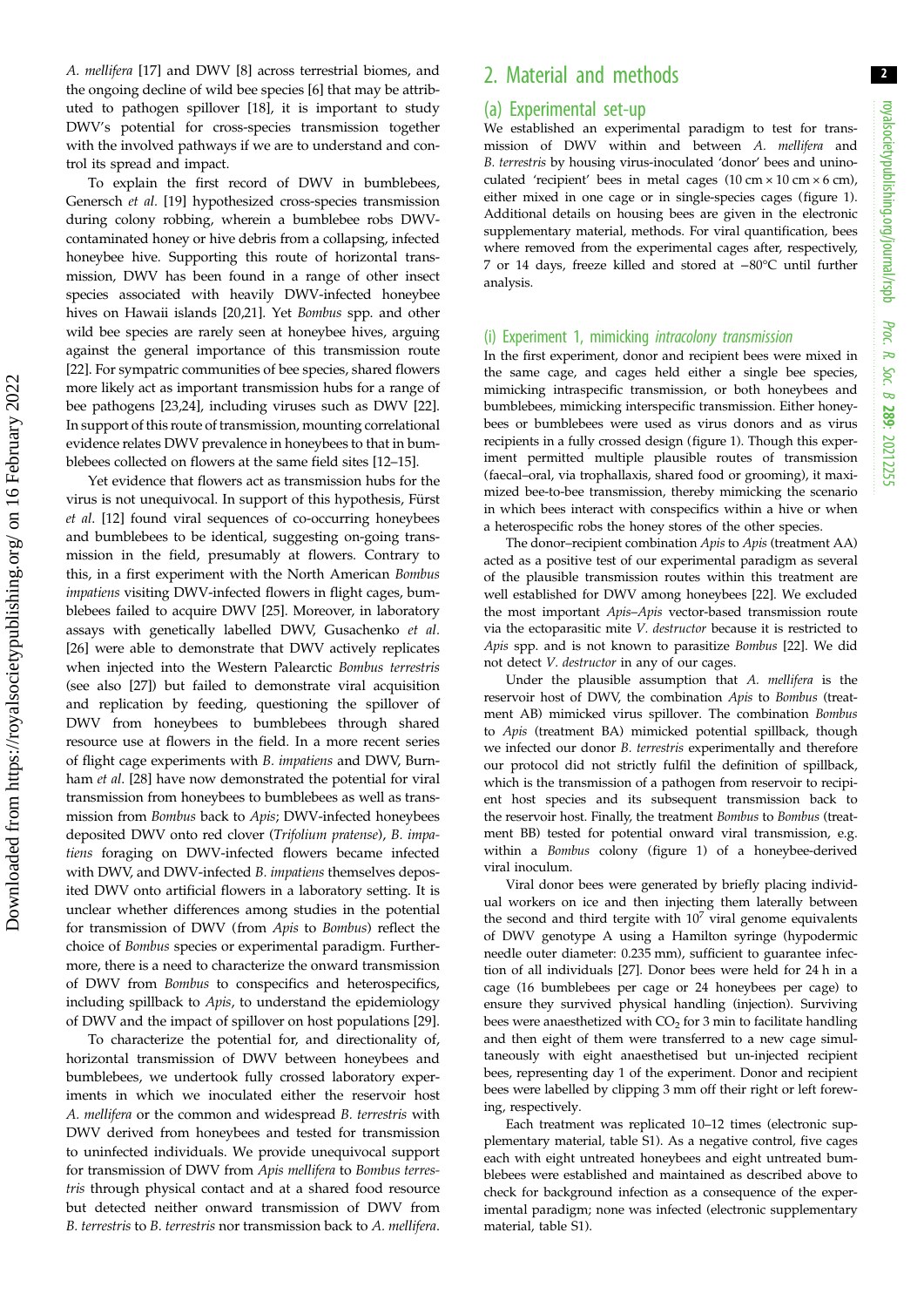<span id="page-2-0"></span>

Experiment 2. *food-borne transmission*



Figure 1. Schematic of the experimental set-up. Viral transmission within and between honeybees and bumblebees was investigated in two experiments in which half of the bees were experimentally inoculated by injection with 10<sup>7</sup> viral genome equivalents of DWV-A (red, virus donors) while the other half were uninoculated and therefore initially considered uninfected with DWV-A (green, virus recipients). In Experiment 1, mimicking intracolony transmission, donor (red) and recipient (green) bees were held together in one cage, permitting multiple horizontal transmission routes. In Experiment 2, mimicking food-borne transmission, donor (red) and recipient (green) bees were held in different cages, and every 24 h the feeding tube was transferred from a donor to its paired recipient cage to allow horizontal transmissiononly via shared food. Both the number of independent replicates (cages per treatment) and bees per cage (8x = eight bees) are given. (Online version in colour.)

Bees (donor and recipient) were analysed at day 7 post-introduction by real-time quantitative PCR (qPCR; see electronic supplementary material, methods) to test for transmission and to quantify DWV titre. To do so, bees were removed from the experimental cages, freeze killed and immediately thereafter stored individually at −80°C until further analysis. Aggressive behaviour between honeybees and bumblebees in heterospecific treatments was frequently observed, potentially leading to a lowered force of infection from donors to recipients. We did not, however, record a difference in viral titre in recipient bees in cages with a high versus low force of infection, measured as the number of donor bees alive at day 5 (electronic supplementary material, figure S1). Survival in single-species cages was high through to day 5, averaging greater than 70% across cages (electronic supplementary material, table S1).

#### (ii) Experiment 2, mimicking food-borne transmission

In the second experiment, mimicking food-borne transmission via a common food source, donor and recipient bees were established as described for Experiment 1 but maintained in separate cages throughout. Cage establishment represented day 1 of the experiment. To mimic transmission (faecal−oral and oral−oral) at e.g. flowers, a donor cage's feeding tube was transferred every 24 h to its paired recipient cage while donor cages received a new feeding tube. Both honeybees and bumblebees were used as virus donors and as virus recipients in a fully crossed experimental design comprising six pairs of cages per treatment (figure 1; electronic supplementary material, table S2), with the treatment Apis to Apis (AA) acting as a positive control [\[22\]](#page-7-0), Apis to Bombus (treatment AB) mimicking spillover, Bombus to Apis (treatment BA) the potential for spillback and Bombus to Bombus (treatment BB) onward transmission to other Bombus individuals.

Donor and recipient bees were tested by qPCR for DWV titre at days 7 and 14 post-introduction as a measure of transmission (sample sizes in electronic supplementary material, table S2); removed bees were immediately frozen and stored individually at −80°C until analysis. To hold constant the force of infection throughout the experiment, bees that died or were removed for viral quantification from donor cages were replaced with additional, experimentally infected conspecifics of the donor. As in Experiment 1, we did not detect V. destructor in any of our cages.

Additionally, we established three cages per bee species with either eight untreated honeybees or eight untreated bumblebees and maintained them with their unique feeding tube. As for Experiment 1, these 'negative control' cages were checked for background infection as a consequence of the experimental paradigm.

#### (b) Source of bees

Bombus terrestris is a dominant bee species in temperate European ecosystems that harbours several honeybee-associated 3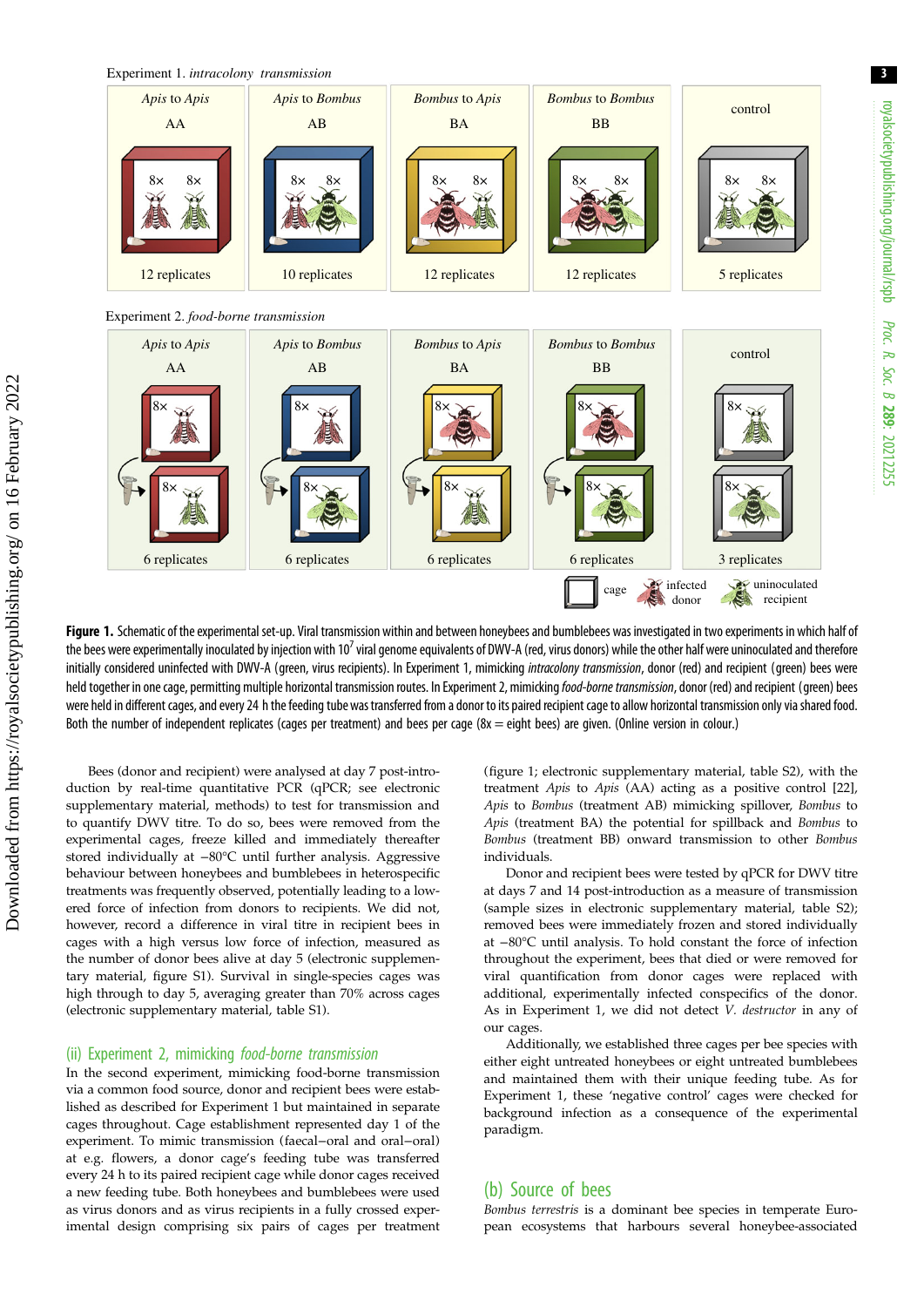viruses in the wild, including DWV (e.g. [[12](#page-7-0)–[24](#page-7-0)]). We used commercial B. terrestris colonies that were fed UV-radiated, freshly defrosted pollen pellets and honeybee colonies originating from our institute apiary in Halle (Germany) and originally purchased from local beekeepers. Prior to use, all colonies and pollen were tested by real-time qPCR for the presence of six common honeybee viruses, including DWV (electronic supplementary material, table S3). Bees from different colonies were evenly distributed between experiments and treatments (donor, recipient and control) to exclude potential genetic effects. Age of bees was not controlled as we deemed it unnecessary; our experimental endpoint was viral titre and not survival or behaviour. Additional details on the source of bees as well as the number of colonies and individuals used in experiments are given in the electronic supplementary material, Methods.

#### (c) Viral inoculum

Two widespread genotypes of DWV, namely A and B, can be found in co-occurring honeybees and bumblebees [\[12\]](#page-7-0). We chose to use DWV genotype A (DWV-A) in experiments because our previous study suggested that it (but not DWV genotype B) compromised bumblebee survival when stressed by starvation [\[27\]](#page-7-0). Our DWV inoculum was the same as that of Tehel et al. [\[27\]](#page-7-0). In short, we propagated DWV-A, originally derived from a honeybee, in honeybee pupae using methods described in Tehel et al. [\[30\]](#page-7-0). Absolute viral quantification was by qPCR. Ultradeep next-generation sequencing on an Illumina platform confirmed the identity of our DWV-A inoculum and the absence of other pathogens (see [\[30\]](#page-7-0) and BioProject ID PRJNA515220).

#### (d) Viral quantification

Absolute quantification of viral titre by qPCR was performed on individual bees throughout. It followed previously described methods ([\[27,30](#page-7-0)]; see electronic supplementary material for RNA extraction, cDNA synthesis and qPCR protocols and quality checks, which included technical duplication of qPCRs, the inclusion of positive and negative controls on each qPCR plate and a qPCR quantification cycle (Cq) threshold of Cq < 35 (approximately equivalent to  $10^6$  genome equivalents per bee)) to define a positive sample. Sample sizes of bees analysed for DWV are given in the electronic supplementary material, tables S1 and S2 (Experiments 1 and 2, respectively) and viral titres are presented in the text as mean genome equivalents per bee ± s.e.m. Samples used for laboratory analysis were randomly selected from all frozen bees when available for a given treatment.

#### (e) Statistics

All analyses were performed in R v. 3.5.1 (R Core Team).

We used Fisher exact tests (package 'stats') to compare proportions of infected versus non-infected bees. In Experiment 1, analyses were based on individual bees, assuming independence of individuals in a cage (results were qualitatively similar when analysing data at the level of the cage). In Experiment 2, transmission could only have occurred between cages via the shared source of food but, once one individual within a recipient cage became infected, transmission within a cage could have subsequently occurred via additional routes; for Experiment 2, cage was therefore used as the statistical unit of replication.

To assess differences in  $log_{10}$ -transformed viral titres, we used two different models for the donor–recipient combinations in Experiment 1: one for viral titres with Apis as a donor (treatment AA and AB with four levels: donor in AA, recipient in AA, donor in AB and recipient in AB) and one with Bombus as a donor (treatment BA and BB with only two levels: donor in BA and donor in BB, as the recipients never became infected). We used a linear mixed model (LMM, package 'lme4' [\[31\]](#page-7-0)), with experimental cage as a random factor for the donor–recipient combinations with Apis as a donor to account for the fact that we measured two bees from the same cage for donors in treatment AA and receivers in treatment AB in one out of five and two out of seven cages, respectively. A linear model (LM) was used to analyse donor–recipient combinations with Bombus as a donor because only one donor was analysed per cage.

In Experiment 2, as in Experiment 1, we used two different models to analyse viral titre data for the donor–recipient combinations, an LMM for viral titres with Apis as a donor (treatment AA and AB with two levels: donor in AA and donor in AB, as only very few recipients became infected) and an LM for viral titres with Bombus as a donor (treatment BA and BB with only two levels: donor in BA and donor in BB, as the recipients never became infected). An LMM with experimental cage as a random factor was again used for the donor–recipient combinations with Apis as a donor to account for the fact that we measured two bees from the same cage for donors in treatment AA in one out of five cages. An LM was instead used to analyse donor–recipient combinations with Bombus as a donor as we only analysed one donor per cage. For all analyses, models were compared to null (intercept only) models to assess whether levels of donor–recipient combinations in the respective models were significant predictors of viral titre.

Pairwise comparisons between factor levels of a significant predictor were performed using post hoc tests, adjusting the family-wise error rate according to the method of Westfall (package 'multcomp' [\[32\]](#page-7-0)). Model assumptions were checked with diagnostic tests and plots implemented in the package 'DHARMa' [\[33\]](#page-7-0) for LMMs, or via diagnostic plots, the Shapiro–Wilks Test and the Bartlett-Test in base R for LMs.

### 3. Results

#### (a) Experiment 1, mimicking intracolony transmission

In Experiment 1, we could clearly demonstrate viral transmission from infected honeybees to uninoculated recipient bumblebees. All nine recipient bumblebees from the subset we analysed (treatment AB: nine of nine individuals) were infected with DWV-A after 7 days of contact with infected donor honeybees ([figure 2](#page-4-0)a), whereas none of the five analysed bumblebees was infected in a control cage (control: five of five Bombus individuals analysed; comparison of infection status of treatment versus control, Fisher exact test  $p <$ 0.001; electronic supplementary material, table S1). All donor bees were successfully infected [\(figure 2](#page-4-0)a). These data demonstrate that infected honeybees readily transmit virus to the bumblebee B. terrestris when in close contact.

In the treatment AA, all nine analysed recipient honeybees (nine of nine individuals) were infected by donor honeybees ([figure 2](#page-4-0)a), whereas no analysed honeybee was infected in a control cage (control: five of five Apis individuals; comparison of infection status of treatment versus control, Fisher exact test  $p < 0.001$ ; electronic supplementary material, table S1 and figure S2A), confirming Apis–Apis transmission and that our experimental paradigm functioned as expected.

In the two treatments AB and AA in which honeybees were viral donors, viral titres in all donor honeybees and all recipient bees were consistently high ([figure 2](#page-4-0)b), often orders of magnitude greater than the inoculum  $(10^7)$  injected into donors (mean ± s.e.; donor honeybees of both treatments:  $1.19^{13} \pm 4.27^{12}$ ,  $n = 12$ ; recipient *Bombus* in treatment AB:  $3.44^8 \pm 5.86^8$ ; recipient *Apis* in treatment AA:  $3.63^{11} \pm 2.16^{11}$ ,  $n = 9$  each), evidence for transmission from donor to recipient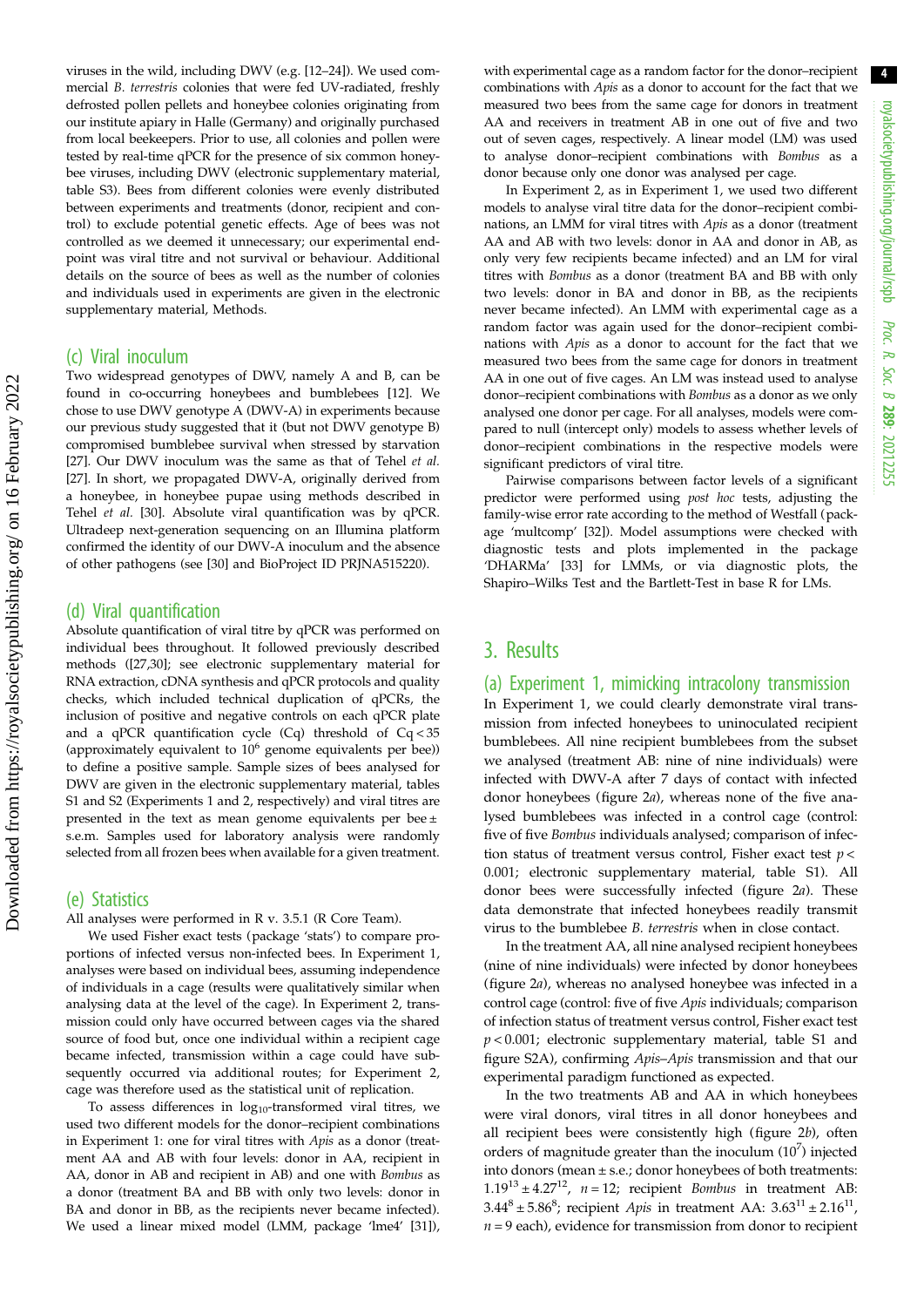<span id="page-4-0"></span>

Figure 2. Experiment 1, mimicking intracolony transmission. (a) The proportion of cages in which experimentally infected donor bees (red, 1st column of a treatment) and uninoculated recipient bees (green, second column of a treatment) were infected with DWV by day 7. (b) Viral (DWV) titres of donor and recipient bees at day 7. Donors (red, injected with  $10<sup>7</sup>$  viral genome equivalents of DWV-A) and recipients (green, DWV-uninoculated) shared one cage, permitting multiple horizontal transmission routes and mimicking elements of intracolony transmission. All donor bees had high viral titres in all cages by day 7. All recipient Bombus from the treatment AB showed high titres by day 7, indicative of infection, whereas none of the recipients from the transmission treatments in which Bombus was the donor (BA and BB) was infected. Sample sizes given as  $(a)$  number of cages and  $(b)$  number of analysed bees. (Online version in colour.)

and replication within recipients. Additional statistical results comparing viral titres across groups are found in the electronic supplementary material, Results.

In stark contrast with our results in which honeybees were viral donors, we found no evidence of viral transmission from donor bumblebees, either to recipient honeybees or to recipient bumblebees in treatments BA and BB, respectively. All nine analysed recipient honeybees (treatment BA: nine of nine individuals) and all eight analysed recipient bumblebees (treatment BB: eight of eight individuals) were devoid of DWV-A after 7 days of contact with infected donor bumblebees (figure 2a; electronic supplementary material, table S1). All donor bumblebees were infected (treatment BA: six of six donor individuals in six of six cages, Fisher exact test of difference in infection status between donor and recipient,  $p < 0.001$ ; treatment BB: seven of seven donor individuals in seven of seven cages, Fisher exact test of difference between donor and recipient,  $p <$ 0.001; figure 2a; electronic supplementary material, table S1A). Bumblebees in control cages remained uninfected with DWV-A (control: five of five Bombus individuals; electronic supplementary material, table S1B and figure S2A), confirming that our experimental paradigm to introduce DWV-A infected donors and DWV-A uninfected recipients into cages had functioned.

Viral titres in all donor bumblebees were consistently high (mean ± s.e.; donor bumblebees of both treatments:  $1.19^{10} \pm 5.25^9$ ,  $n = 13$ ), indicating successful viral infection of donor bumblebees (figure 2b). Additional statistical results comparing viral titres across groups are given in the electronic supplementary material, Results.

#### (b) Experiment 2, mimicking food-borne transmission

In Experiment 2, we could again demonstrate viral transmission from donor honeybees to recipient bumblebees and to recipient honeybees, though with reduced efficiency compared to Experiment 1. At day 7, recipient Bombus and recipient Apis in one of six cages apiece were infected with DWV (treatments AB and AA, respectively; [figure 3](#page-5-0)a; electronic supplementary material, table S2A). This is a significantly lower probability of transmission than in Experiment 1 (Fisher exact test  $p = 0.002$  for both treatment AB and for treatment AA). By day 14, two of six and four of five recipient cages contained infected Bombus and Apis in treatments AB and AA, respectively [\(figure 3](#page-5-0)a; electronic supplementary material, table S2A), demonstrating that, with time, sharing of food resources leads to successful viral transmission from honeybees to bumblebees (and to conspecific honeybees). Summing across both days 7 and 14, recipient bees became infected in a total of 8 of 12 cages with Apis as donors (the cage-wise transmission from Apis donors to recipients (honeybees and bumblebees) was 0.67).

Recipient honeybee cages in the treatment AA were either all infected or all non-infected at either of the two time points of sampling ( $n = 6$  cages over two time points; electronic supplementary material, figure S3 and table S2A). By contrast, infected recipient bumblebees in the treatment AB were singletons in two of three cages housing infected recipients (electronic supplementary material, figure S3 and table S2S). These data suggest that, if a B. terrestris becomes infected through consumption of virus-laden food, there is a low probability that the virus is transmitted onwards to other conspecific bumblebees.

Few recipient bumblebees in treatment AB were infected at day 7 ( $n = 3$  of 18 bees) or at day 14 ( $n = 2$  of 18 bees; electronic supplementary material, table S2A). Yet the substantive DWV titres of infected recipient bumblebees (mean  $\pm$  s.e.:  $5.53^7 \pm$ 3.49<sup>7</sup>,  $n = 5$ ; [figure 3](#page-5-0)*b*) are support for viral transmission to and subsequent replication within recipient bumblebees. Additional statistical details comparing viral titres between groups are given in the electronic supplementary material, Results.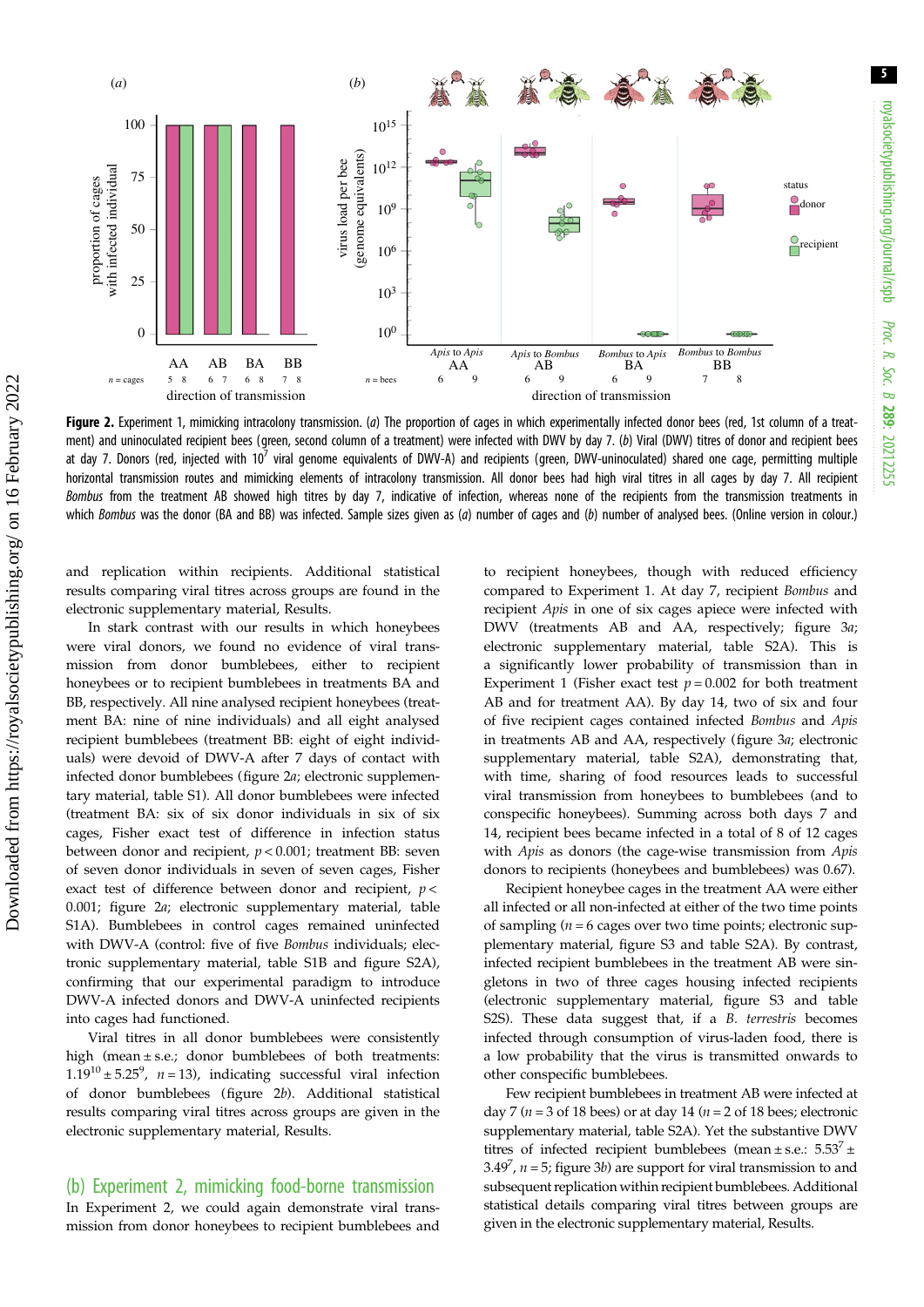<span id="page-5-0"></span>

Figure 3. Experiment 2, mimicking food-borne transmission. (a) The proportion of cages in which experimentally infected donor bees (red, 1st column of a treatment) and uninoculated recipient bees (second and thirrd columns of a treatment) were infected with DWV by day 7 (second column: green) and day 14 (third column: blue). (b) Viral (DWV) titres of experimentally infected donor bees at day 7 and of recipient bees at days 7 (green) and 14 (blue). Donors (red, injected with 107 viral genome equivalents of DWV-A) and recipients (green and blue, DWV-uninoculated) were held in separate cages but the donor feeding tube was moved from a donor to its paired recipient cage every day, mimicking the use of a shared food resource. All donor bees showed high viral titres at day 7. Recipient bees from treatments in which honeybees were the donors (Apis to Apis and Apis to Bombus) showed high titres at days 7 and 14, indicative of infection, whereas recipient bees from treatments in which bumblebees were the donors (Bombus to Apis and Bombus to Bombus) did not. Sample sizes given as (a) number of cages and (b) number of analysed bees. (Online version in colour.)

Viral titres in donor honeybees inoculated with  $10^7$ genome equivalents of DWV were consistently high at day 7 (Apis donors in treatment AA:  $2.03^{13} \pm 2.76^{12}$ ,  $n = 12$ ; figure 3b), demonstrating successful viral replication in donors. Few recipient honeybees in treatment AA were infected at day 7 ( $n = 3$  of 18 bees) but many more were infected by day 14 ( $n = 13$  of 17 bees; electronic supplementary material, table S2A). Viral titres of infected recipient honeybees were also greater than  $10^7$  (figure 3b), supporting horizontal transmission to conspecific honeybees of virus in shared food and subsequent replication of the virus in recipients. Additional statistical details comparing viral titres between groups are given in the electronic supplementary material, Results.

We found no evidence for viral transmission from donor bumblebees to recipient bees, either uninoculated bumblebees or uninoculated honeybees, suggesting that virus is not transmitted onward from one infected Bombus to another or transmitted back to Apis (figure 3a; electronic supplementary material, table S2A). Cages with Apis as donors led to far higher transmission to recipient bees than cages with Bombus as donors (Fisher exact text  $p = 0.001$ , odds ratio infinity, 95% confidence intervals 3.055 – infinity). To account for the low number of cages per treatment, we use the binomial theorem to state with 95% confidence that the cage-wise transmission from Bombus donors to recipients (honeybees and bumblebees) was less than 0.22.

Inoculated donor bumblebees had high viral titres  $(1.13<sup>10</sup> \pm 4.02<sup>9</sup>$ ,  $n = 12$ ; figure 3*b*), demonstrating their competence as hosts of DWV. Furthermore, bumblebees were observed to sit on feeding tubes, which were spotted with excretions, suggesting that feeding tubes offered a plausible route of food-borne transmission to recipient bees. Additional statistical details comparing viral titres between groups are given in the electronic supplementary material, Results.

Of the control treatments in Experiment 2 (*Bombus n* =  $6$ , Apis  $n = 6$ ), one bumblebee had a background infection on day 14 of  $3.79^7$  genome equivalents, probably because its source colony carried a low-titre infection (electronic supplementary material, figure S2B). We could not detect virus in any other controls.

### 4. Discussion

Our experiments demonstrate that infected honeybees readily transmit DWV-A to the bumblebee B. terrestris, both when in close contact and indirectly, when sharing a common food resource (sugar solution). But we could not detect viral transmission from B. terrestris to conspecifics or to honeybees, either through direct contact or indirectly via shared food. Our data support the view that DWV-infected honeybees readily transmit virus to B. terrestris, which causes an infection, but DWVinfected bumblebees are far less likely to transmit virus back to honeybees or onward to other B. terrestris.

Previous studies have been contradictory, arguing either that DWV is unlikely (for B. terrestris [[26\]](#page-7-0)) or is likely (for B. impatiens [[28\]](#page-7-0)) to be transmitted from honeybees to bumblebees. Differences among studies might be due to variation among recipient host species in their competence for viral replication or in the mode of transmission used in experiments. Bombus terrestris is a susceptible host for DWV when inoculated by injection or by feeding [[26,27](#page-7-0)]. We now show that B. terrestris also readily becomes infected when housed with, or when sharing a common source of food with, infected A. mellifera under our experimental conditions.

We found that viral spillover from honeybees to bumblebees was more efficient when insects were in direct contact (our Experiment 1 mimicking intracolony transmission) than through a shared food resource (our Experiment 2 mimicking food-borne transmission). Both experiments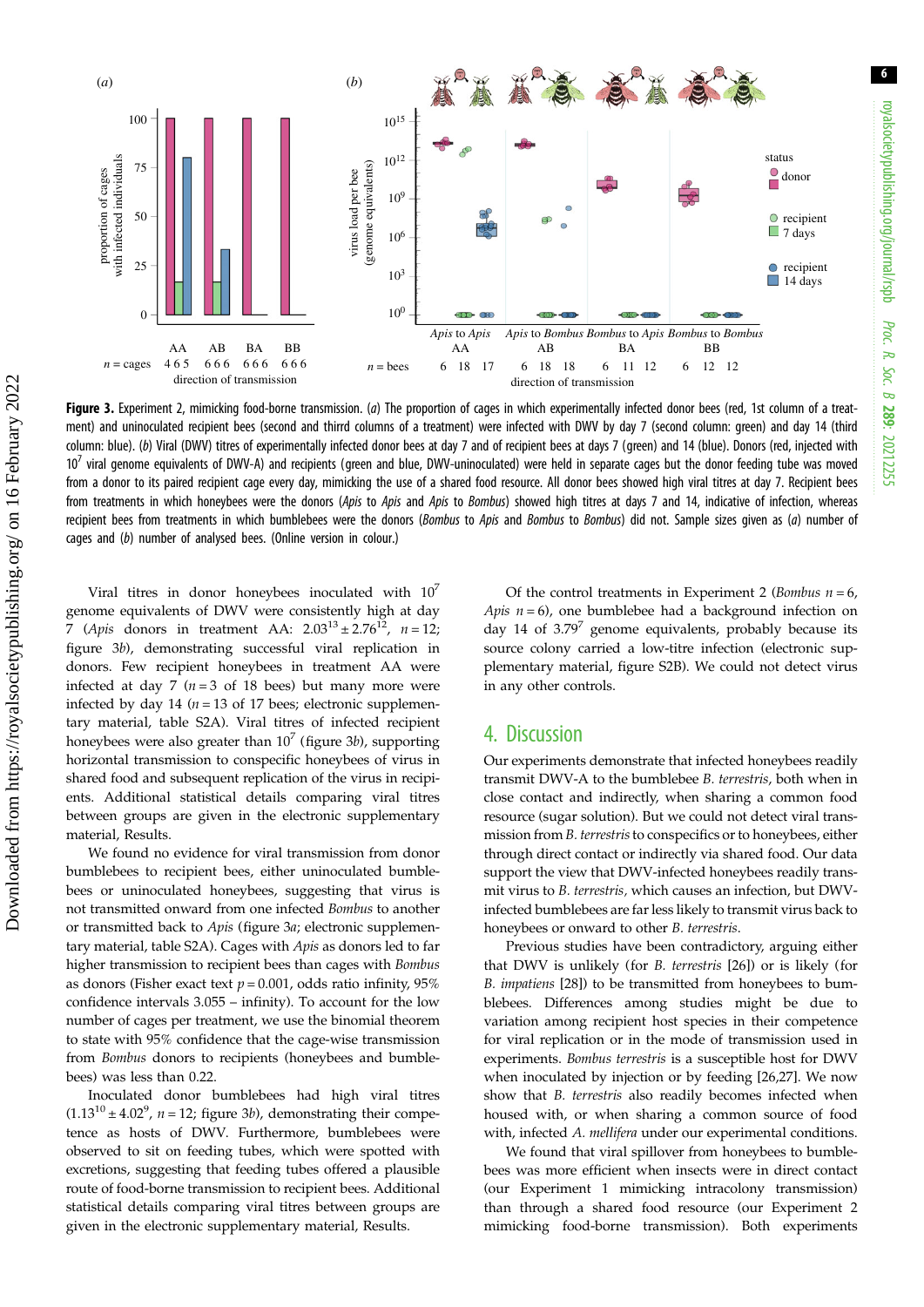permitted multiple modes of transmission: faecal−oral and oral−oral for both experiments, as well as via grooming and trophallaxis for Experiment 1 mimicking intracolony transmission. Though vector-based transmission could lead to more efficient transmission within colonies in nature, we did not detect any mites in our cages that could lead to viral transmission and therefore assume that this route does not explain our results. Furthermore, honeybees and bumblebees generally host their own mite species [\[34,35](#page-8-0)], additionally arguing against a role for viral vectors in explaining the efficiency of transmission when heterospecific hosts were in direct contact. We hypothesize that interspecific and intraspecific (honeybee to bumblebee, honeybee to honeybee) transmission was likely more efficient in Experiment 1 because it permitted a higher dose of infective virus to be transferred from donor to recipient. Dose is considered critical for cross-species transmission in other cases of viral spillover e.g. MERS-CoV and Nipah virus [\[36](#page-8-0)]. In support of our hypothesis, the first detection of DWV in bumblebees was in Bombus bearing deformed wings and collected from a honeybee apiary, suggesting that spillover was facilitated by intracolony transmission following bumblebee entry into infected honeybee colonies [\[19](#page-7-0)].

That infected bumblebees in our experiment did not lead to the transmission of DWV back to honeybees or onward to uninoculated bumblebees suggests that infected B. terrestris are incapable of shedding infective DWV or of shedding sufficient virions to represent an infective dose for a recipient host. In a cage experiment, Burnham et al. [[28\]](#page-7-0) have shown that B. impatiens inoculated with  $3 \times 10^6$  DWV per os subsequently deposit detectable virus on artificial flowers, demonstrating the potential for infected bumblebees to transmit DWV. However, there is no information on the viability and the infectious potential of these shed viruses. Donor B. terrestris in our experiments had high viral titres (greater than  $10^9$ ) but had been inoculated by injection. Differences between studies may therefore reflect variation among Bombus species in response to viral infection or mode of inoculation. Furthermore, the origin of the inoculum might also determine its transmissibility. The source of our DWV-A was an infected honeybee, and we amplified it in honeybee pupae to generate our experimental inoculum. DWV-A derived from bumblebees might be more transmissible from bumblebee hosts to recipient conspecifics and heterospecifics. Additional analyses of the infectivity of the viruses in oral and anal excretions of bumblebees infected orally or by injection with Bombus-derived versus Apisderived inocula would help to resolve these questions.

Shared food resources such as bird feeders or waterholes are a common site of pathogen transmission [[37,38\]](#page-8-0). For bees and other flower-visiting insects, flowers are considered important transmission hubs for their pathogens [[23\]](#page-7-0), and observational and experimental data support their role in the transmission of numerous eukaryote pathogens [[39](#page-8-0)–[44](#page-8-0)]. Their role in viral transmission is less well documented; flower-based transmission may theoretically represent a barrier to transmission as many viruses are sensitive to UV light [\[45](#page-8-0),[46\]](#page-8-0), and flowers represent an alien and potentially hostile environment for viruses [[23\]](#page-7-0). DWV in particular is considered unstable outside of its host [[47\]](#page-8-0). However, pollen collected from honeybee-visited flowers has been shown to contain infective DWV [[48\]](#page-8-0). Furthermore, DWV is excreted in the faeces of infected honeybees [\[49](#page-8-0)], and faeces are deposited on flowers by bees when foraging (for Bombus: [\[50](#page-8-0)]). Our results in Experiment 2 mimicking foodborne transmission also support the view that DWV is readily transmitted by honeybees to conspecifics and heterospecifics at flowers, either oral−faecally (via faeces) or oral−orally (via cephalic secretions or regurgitation). Floral transmission may well account for the presence of DWV in a wide diversity of flower-visiting insects [[51\]](#page-8-0). We note, however, that our experimental paradigm may well have accentuated food-borne transmission beyond that which may occur naturally at flowers because donors had 24 h to walk over, defecate upon and regurgitate onto a feeding tube whereas flowers are usually visited briefly by foraging bees. Whether Bombus spp. transmit DWV (or other viruses) at flowers in the field remains an open question, though an important one to answer to understand the epidemiology of DWV in pollinator communities.

Pathogen spillover sensu stricto has been conceptually represented as a series of hierarchical steps, from the release of viable, transmissible environmental stages (virions in the case of viruses like DWV) from a reservoir host species through to successful acquisition by a recipient host species [[52,53\]](#page-8-0). Successful replication in and subsequent transmission among recipient host individuals are additional bottleneck steps that, if overcome by a pathogen, may then lead to disease emergence [\[29](#page-7-0)]. We have here shown that DWV-A has the potential to spill over from A. mellifera to B. terrestris, though we have no support for its onward transmission among recipient bumblebees. That bumblebees, other wild bee species and many other flower-visiting insects often harbour DWV [[51\]](#page-8-0), sometimes to titres as high as in honeybees [[54\]](#page-8-0), demonstrates the potential for DWV to spill over into other host species and replicate in them. The correlation across field sites in the prevalence of DWV in honeybees and bumblebees [\[12](#page-7-0),[14,15\]](#page-7-0) as well as the sequence identity of viral variants in Apis and Bombus from the same site [[12,14](#page-7-0)[,55,56](#page-8-0)] support the notion of pervasive, ongoing spillover. Given the considerable evolutionary potential of RNA viruses [[57\]](#page-8-0), there is a tangible risk of local adaptation of DWV to a bumblebee or other flower-visiting host, with negative knock-on effects on biodiversity and the ecosystem service of pollination.

There is mounting evidence for the impact of pathogens on pollinator species [[18\]](#page-7-0); transcriptome analysis of the rare and declining Bombus terricola of North America points to pathogen (and pesticide) driven decline [[58\]](#page-8-0). In our experiments, we employed commercially sourced B. terrestris, a common and widespread species [\[59](#page-8-0),[60\]](#page-8-0) that may have been inadvertently selected for tolerance to or limited transmission of DWV in breeding facilities. Given the ubiquity of DWV in terrestrial biomes worldwide, its role in driving population loss of rare or declining species needs to be taken seriously.

Ethics. The insect research described in this paper does not require ethics approval.

Data accessibility. All data supporting the findings of this study are available from the Dryad Digital Repository: [https://doi.org/10.5061/](https://doi.org/10.5061/dryad.w0vt4b8t7) [dryad.w0vt4b8t7](https://doi.org/10.5061/dryad.w0vt4b8t7) [\[61](#page-8-0)]. The data are provided in the electronic supplementary material [\[62\]](#page-8-0).

Authors' contributions. A.T.: conceptualization, formal analysis, funding acquisition, investigation, visualization, writing—original draft and writing—review and editing; T.S.: conceptualization, investigation and writing—review and editing; S.T.: conceptualization, formal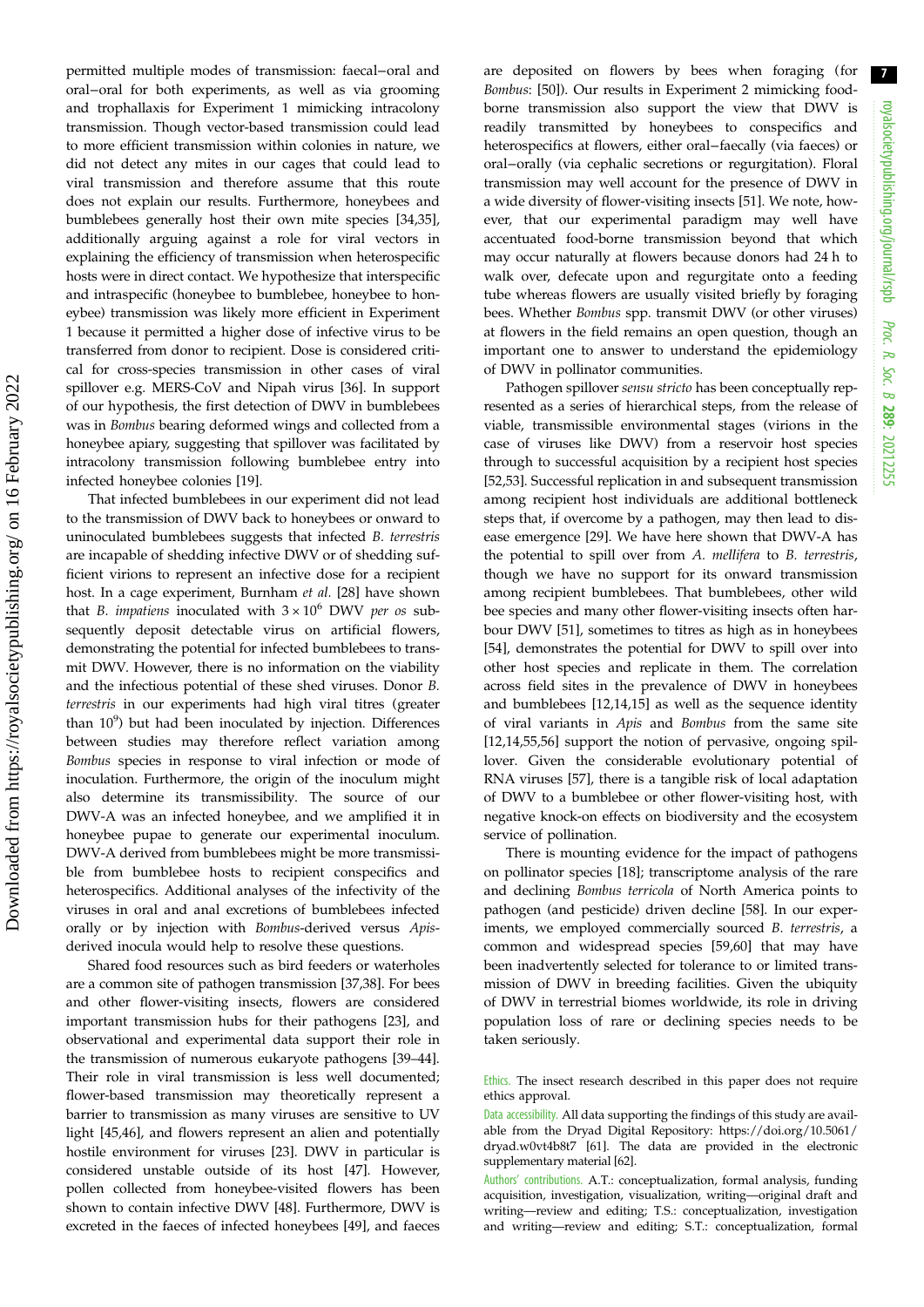<span id="page-7-0"></span>analysis and writing—review and editing; R.J.P.: conceptualization, funding acquisition, project administration, resources, supervision, writing—original draft and writing—review and editing.

All authors gave final approval for publication and agreed to be held accountable for the work performed therein.

Competing interests. We declare we have no competing interests. Funding. This research was funded by fellowships of the DBU and the FAZIT-Stiftung to A.T. and by the German Research Foundation (DFG) Pa632/10-1 and Pa632/12-1 (BiodivERsA VOODOO project

## **References**

- 1. Daszak P, Cunningham AA, Hyatt AD. 2000 Emerging infectious diseases of wildlife—threats to biodiversity and human health. Science 287, 443–449. ([doi:10.1126/science.287.5452.443](https://doi.org/10.1126/science.287.5452.443))
- 2. Power AG, Mitchell CE. 2004 Pathogen spillover in disease epidemics. Am. Nat. 164, S79-S89. ([doi:10.](http://dx.doi.org/10.1086/424610) [1086/424610](http://dx.doi.org/10.1086/424610))
- 3. Lloyd-Smith JO, George D, Pepin KM, Pitzer VE, Pulliam JRC, Dobson AP, Hudson PJ, Grenfell BT. 2009 Epidemic dynamics at the human–animal interface. Science 326, 1362–1368. ([doi:10.1126/](https://doi.org/10.1126/science.1177345) [science.1177345\)](https://doi.org/10.1126/science.1177345)
- 4. Cassirer EF, Manlove KR, Almberg ES, Kamath PL. 2018 Pneumonia in bighorn sheep: risk and resilience. J. Wildl. Manage. 82, 32–45. ([doi:10.](http://dx.doi.org/10.1002/jwmg.21309) [1002/jwmg.21309](http://dx.doi.org/10.1002/jwmg.21309))
- 5. Osterman J, Aizen MA, Biesmeijer JC, Bosch J, Howlett BG, Inouye DW, Jung C, Martins DJ, Medel R. 2021 Global trends in the number and diversity of managed pollinator species. Agric. Ecosyst. Environ. 322, 107653. ([doi:10.1016/j.agee.2021.](http://dx.doi.org/10.1016/j.agee.2021.107653) [107653](http://dx.doi.org/10.1016/j.agee.2021.107653))
- 6. Zattara EE, Aizen MA. 2020 Worldwide occurrence records reflect a global decline in bee species richness. SSRN Electron. J. 4, 114–123. ([doi:10.](http://dx.doi.org/10.2139/ssrn.3669390) [2139/ssrn.3669390](http://dx.doi.org/10.2139/ssrn.3669390))
- 7. Garibaldi LA, Steffan-dewenter I, Winfree R, Aizen MA, Bommarco R, Cunningham SA, Kremen C, Carvalheiro LG. 2013 Wild pollinators enhance fruit set of crops regardless of honey bee abundance. Science 339, 1608–1611. ([doi:10.1126/science.](http://dx.doi.org/10.1126/science.1230200) [1230200\)](http://dx.doi.org/10.1126/science.1230200)
- 8. Wilfert L, Long G, Leggett HC, Schmid-Hempel P, Butlin R, Martin SJM, Boots M. 2016 Deformed wing virus is a recent global epidemic in honeybees driven by Varroa mites. Science 351, 594-597. [\(doi:10.1126/science.aac9976](http://dx.doi.org/10.1126/science.aac9976))
- 9. Grozinger CM, Flenniken ML. 2019 Bee viruses: ecology, pathogenicity, and impacts. Annu. Rev. Entomol. 64, 205–226. ([doi:10.1146/annurev-ento-](http://dx.doi.org/10.1146/annurev-ento-011118-111942)[011118-111942](http://dx.doi.org/10.1146/annurev-ento-011118-111942))
- 10. Martin SJ, Brettell LE. 2019 Deformed wing virus in honeybees and other insects. Annu. Rev. Virol. 6, 49–69. [\(doi:10.1146/annurev-virology-092818-](http://dx.doi.org/10.1146/annurev-virology-092818-015700) [015700](http://dx.doi.org/10.1146/annurev-virology-092818-015700))
- 11. Martin SJ, Highfield AC, Brettell L, Villalobos EM, Budge GE, Powell M, Nikaido S, Schroeder DC. 2012 Global honey bee viral landscape altered by a parasitic mite. Science 336, 1304–1306. [\(doi:10.](http://dx.doi.org/10.1126/science.1220941) [1126/science.1220941\)](http://dx.doi.org/10.1126/science.1220941)
- 12. Fürst MA, McMahon DP, Osborne JL, Paxton RJ, Brown MJF. 2014 Disease associations between honeybees and bumblebees as a threat to wild pollinators. Nature 506, 364–366. ([doi:10.1038/](http://dx.doi.org/10.1038/nature12977) [nature12977](http://dx.doi.org/10.1038/nature12977))
- 13. McMahon DP, Fürst MA, Caspar J, Theodorou P, Brown MJF, Paxton RJ. 2015 A sting in the spit: widespread cross-infection of multiple RNA viruses across wild and managed bees. J. Anim. Ecol. 84, 615–624. ([doi:10.1111/1365-2656.12345](http://dx.doi.org/10.1111/1365-2656.12345))
- 14. Manley R, Temperton B, Doyle T, Gates D, Hedges S, Boots M, Wilfert L. 2019 Knock-on community impacts of a novel vector: spillover of emerging DWV-B from Varroa-infested honeybees to wild bumblebees. Ecol. Lett. 22, 1306–1315. [\(doi:10.1111/ele.13323\)](http://dx.doi.org/10.1111/ele.13323)
- 15. Alger SA, Burnham AP, Boncristiani HF, Brody AK. 2019 RNA virus spillover from managed honeybees (Apis mellifera) to wild bumblebees (Bombus spp.). PLoS ONE 14, e0217822. [\(doi:10.1371/journal.pone.0217822\)](http://dx.doi.org/10.1371/journal.pone.0217822)
- 16. McMahon DP, Natsopoulou ME, Doublet V, Fürst M, Weging S, Brown MJF, Gogol-Döring A, Paxton RJ. 2016 Elevated virulence of an emerging viral genotype as a driver of honeybee loss. Proc. R. Soc. B 283, 443–449. [\(doi:10.1098/rspb.2016.0811\)](http://dx.doi.org/10.1098/rspb.2016.0811)
- 17. Hung KLJ, Kingston JM, Albrecht M, Holway DA, Kohn JR. 2018 The worldwide importance of honey bees as pollinators in natural habitats. Proc. R. Soc. B 285, 20172140. [\(doi:10.1098/rspb.2017.2140](http://dx.doi.org/10.1098/rspb.2017.2140))
- 18. Dicks LV et al. 2021 A global-scale expert assessment of drivers and risks associated with pollinator decline. Nat. Ecol. Evol. 5, 1462. [\(doi:10.](http://dx.doi.org/10.1038/s41559-021-01534-9) [1038/s41559-021-01534-9\)](http://dx.doi.org/10.1038/s41559-021-01534-9)
- 19. Genersch E, Yue C, Fries I, De Miranda JR. 2006 Detection of Deformed wing virus, a honey bee viral pathogen, in bumble bees (Bombus terrestris and Bombus pascuorum) with wing deformities. J. Invertebr. Pathol. 91, 61–63. [\(doi:10.1016/j.jip.](http://dx.doi.org/10.1016/j.jip.2005.10.002) [2005.10.002\)](http://dx.doi.org/10.1016/j.jip.2005.10.002)
- 20. Brettell LE, Schroeder DC, Martin SJ. 2019 RNAseq analysis reveals virus diversity within Hawaiian apiary insect communities. Viruses 11, 397. [\(doi:10.](http://dx.doi.org/10.3390/v11050397) [3390/v11050397\)](http://dx.doi.org/10.3390/v11050397)
- 21. Brettell LE, Schroeder DC, Martin SJ. 2020 RNAseq of deformed wing virus and other honey beeassociated viruses in eight insect taxa with or without Varroa infestation. Viruses 12, 1229. [\(doi:10.3390/v12111229\)](http://dx.doi.org/10.3390/v12111229)
- 22. Yañez O et al. 2020 Bee viruses: routes of infection in Hymenoptera. Front. Microbiol. 11, 943. [\(doi:10.](http://dx.doi.org/10.3389/fmicb.2020.00943) [3389/fmicb.2020.00943\)](http://dx.doi.org/10.3389/fmicb.2020.00943)

(Viral eco-evolutionary dynamics of wild and domestic pollinators under global change)<https://voodoo-project.eu/>).

Acknowledgements. Research described in this paper forms part of the PhD of A.T. We thank Anja Manigk for technical support in the laboratory, Robin Moritz for prompting this experiment and laboratory members for ongoing feedback. We also thank the anonymous reviewers and subject editor for the helpful and insightful comments that improved the scientific rigour and language of the manuscript.

- 23. McArt SH, Koch H, Irwin RE, Adler LS. 2014 Arranging the bouquet of disease: floral traits and the transmission of plant and animal pathogens. Ecol. Lett. **17**, 624-636. ([doi:10.](http://dx.doi.org/10.1111/ele.12257) [1111/ele.12257](http://dx.doi.org/10.1111/ele.12257))
- 24. Proesmans W et al. 2021 Pathways for novel epidemiology: plant–pollinator–pathogen networks and global change. Trends Ecol. Evol. 36, 623–636. ([doi:10.1016/j.tree.2021.03.006\)](http://dx.doi.org/10.1016/j.tree.2021.03.006)
- 25. Alger SA, Burnham PA, Brody AK. 2019 Flowers as viral hot spots: honey bees (Apis mellifera) unevenly deposit viruses across plant species. PLoS ONE 14, 1–16. [\(doi:10.1371/journal.pone.0221800\)](http://dx.doi.org/10.1371/journal.pone.0221800)
- 26. Gusachenko ON, Woodford L, Balbirnie-Cumming K, Ryabov EV, Evans DJ. 2020 Evidence for and against Deformed wing virus spillover from honey bees to bumble bees: a reverse genetic analysis. Sci. Rep. 10, 16847. ([doi:10.1038/s41598-020-73809-3](http://dx.doi.org/10.1038/s41598-020-73809-3))
- 27. Tehel A, Streicher T, Tragust S, Paxton RJ. 2020 Experimental infection of bumblebees with honeybee-associated viruses: no direct fitness costs but potential future threats to novel wild bee hosts. R. Soc. Open Sci. 7, 200480. ([doi:10.1098/rsos.](http://dx.doi.org/10.1098/rsos.200480rsos200480) [200480rsos200480\)](http://dx.doi.org/10.1098/rsos.200480rsos200480)
- 28. Burnham PA, Alger SA, Case B, Boncristiani H, Hébert-Dufresne L, Brody AK. 2021 Flowers as dirty doorknobs: deformed wing virus transmitted between Apis mellifera and Bombus impatiens through shared flowers. J. Appl. Ecol. 58, 2065–2074. [\(doi:10.1111/1365-2664.13962\)](https://doi.org/10.1111/1365-2664.13962)
- 29. Wasik BR, De Wit E, Munster V, Lloyd-Smith JO, Martinez-Sobrido L, Parrish CR. 2019 Onward transmission of viruses: how do viruses emerge to cause epidemics after spillover? Phil. Trans. R. Soc. B 374, 20190017. ([doi:10.1098/rstb.2019.0017\)](http://dx.doi.org/10.1098/rstb.2019.0017)
- 30. Tehel A, Vu Q, Bigot D, Gogol-Döring A, Koch P, Jenkins C, Doublet V, Theodorou P, Paxton R. 2019 The two prevalent genotypes of an emerging infectious disease, Deformed wing virus, cause equally low pupal mortality and equally high wing deformities in host honey bees. Viruses 11, 114. ([doi:10.3390/v11020114\)](http://dx.doi.org/10.3390/v11020114)
- 31. Bates D, Mächler M, Bolker B, Walker S. 2015 Fitting linear mixed-effects models using lme4. J. Stat. Softw. 67, 1–48. [\(doi:10.18637/jss.v067.i01\)](https://doi.org/10.18637/jss.v067.i01)
- 32. Bretz F, Hothorn T, Westfall P. 2011 Multiple comparisons using R. New York, NY: CRC Press.
- 33. Hartig F. 2021 DHARMa: Residual diagnostics for hierarchical (Multi-Level/Mixed) regression models. R package version 0.2.4. 2019. Available online: See